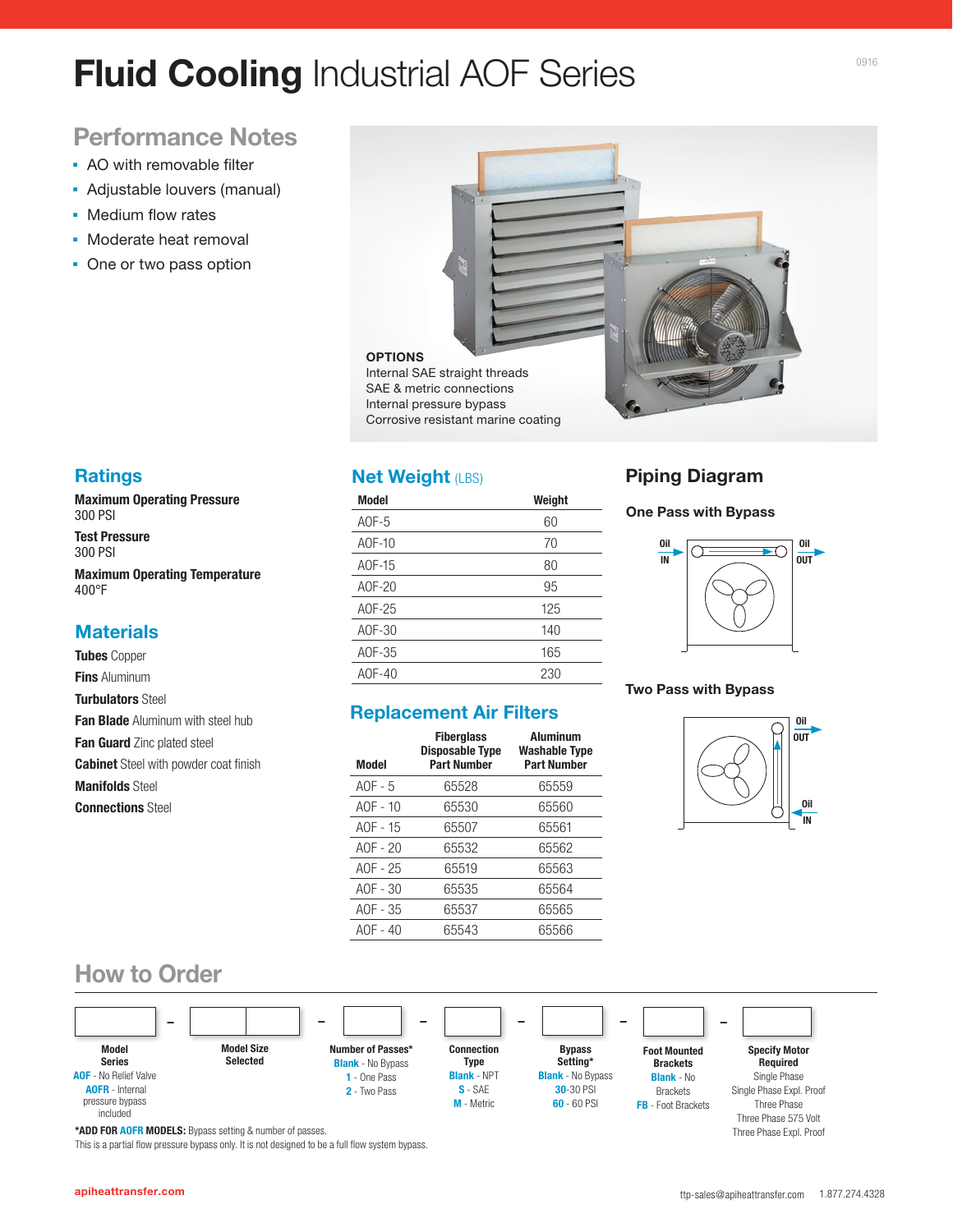## **Dimensions**

|        |                |       |         |       |       |       |       |       |       |       |       |                           | M                           |       |       |       |      |      |       |
|--------|----------------|-------|---------|-------|-------|-------|-------|-------|-------|-------|-------|---------------------------|-----------------------------|-------|-------|-------|------|------|-------|
| Model  | A              | B     | c<br>ы. | D     | E.    |       |       | н     |       | Κ     |       | <b>NPT</b><br><b>Male</b> | <b>SAE</b><br><b>Female</b> | N     | P     | 0     | R    | 'S.  |       |
| AOF-5  | 7.40           | 14.81 | 5.90    | 11.81 | 17.50 | 9.19  | 8.31  | 6.47  | 12.94 | 3.78  | 7.69  | 1 !!                      | #16 SAE                     | 5.84  | 11.69 | 10.06 | 1.09 | 3.92 |       |
| A0F-10 | 9.50           | 19.00 | 6.56    | 13.12 | 17.00 | 10.50 | 12.50 | 8.56  | 17.12 | 4.44  | 8.88  | 1"                        | 1%-12UN-2B                  | 7.94  | 15.88 | 14.38 | 1.09 | 3.92 |       |
| A0F-15 | 10.19          | 20.38 | 7.87    | 15.75 | 17.62 | 13.12 | 13.88 | 9.25  | 18.50 | 5.75  | 11.50 | $-111$                    | Thread                      | 8.62  | 17.25 | 15.62 | 1.09 | 3.92 |       |
| A0F-20 | 11.91          | 23.81 | 9.19    | 18.38 | 19.62 | 15.75 | 17.91 | 10.90 | 21.81 | 7.00  | 14.00 | $1\frac{1}{4}$ "          |                             | 10.28 | 20.56 | 18.62 | 1.09 | 3.92 |       |
| A0F-25 | 13.34          | 26.68 | 11.81   | 23.62 | 20.68 | 21.00 | 20.19 | 12.40 | 24.81 | 9.62  | 19.25 | $1\frac{1}{4}$            | #20 SAE                     | 11.78 | 23.56 | 21.62 | 1.09 | 3.92 |       |
| A0F-30 | $15.8^{\circ}$ | 31.62 | 13.78   | 27.56 | 20.12 | 24.94 | 25.12 | 14.87 | 29.75 | 11.59 | 23.19 | $1\frac{1}{4}$            | 1%-12UN-2B                  | 14.25 | 28.50 | 26.62 | 1.09 | 3.92 | 11.00 |
| A0F-35 | 16.90          | 33.81 | 15.09   | 30.19 | 21.25 | 27.56 | 27.31 | 15.97 | 31.94 | 12.90 | 25.81 | $1\frac{1}{4}$            | Thread                      | 15.34 | 30.69 | 28.88 | 1.09 | 3.94 | 11.00 |
| A0F-40 | 20.18          | 41.62 | 18.37   | 36.75 | 20.31 | 34.12 | 35.12 | 19.87 | 39.75 | 16.19 | 32.38 | $1\frac{1}{4}$            |                             | 19.25 | 38.50 | 37.00 | 1.18 | 3.87 | 13.25 |

*NOTE: All dimensions in inches.*

### **Piping Diagram Without Bypass**

**Fan Rotation Clockwise/Facing Motor Shaft**

#### **One Pass**



**Two Pass**



*\*See dimension chart for NPT or optional internal SAE connection size.*



### **Lubrication Notes**

**Caution:** Do not over oil or over grease. **Ball bearings –** No grease needed at start up. Grease as follows:

| 5.000 Hours/Year                                                     | 5 Year Grease Interval |
|----------------------------------------------------------------------|------------------------|
| Continuous — Normal Applications                                     | 2 Years                |
| Seasonal Service — Motor is idle for 6 months or more                | 1 Year                 |
| Continuous — High ambients, dirty or moist locations, high vibration | 6 Months               |

P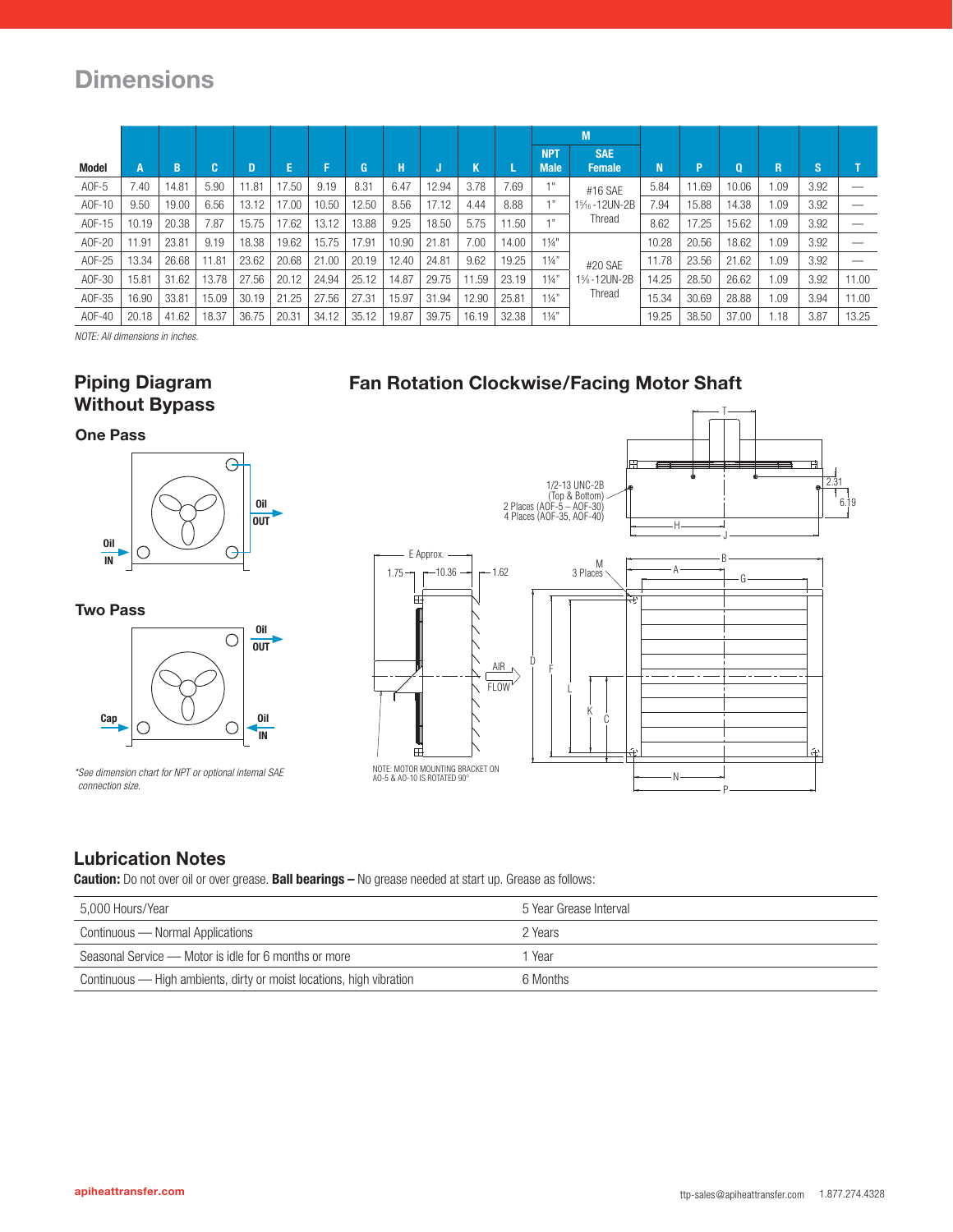## **Performance Curves Selection Procedure**

#### 50 40 30 **AOF-40 AOF-35** 20 Horsepower Removed In Cooler **Horsepower Removed In Cooler AOF-30 AOF-25** 10 7 8 9 **AOF-20** 6 **AOF-15** 5 **AOF-10** 4 3 **Pressure Drop**  $\bullet$  = 5 PSI **AOF-5** 2  $\blacksquare = 10$  PSI  $\triangle$  = 15 PSI **AO F SE R IE S 2 PASS**  $\triangleq$  = 20 PSI 1 1 2 3 4 5 6 78 910 20 30 40 60 80100 200 1000 **Oil Flow - GPM**

**AOF SERIES 1 PASS**

### **Two Pass Oil**



### **Oil Pressure Correction**



Performance Curves are based on 50SSU oil leaving the cooler 40°F higher than the ambient air temperature used for cooling.This is also referred to as a 40°F approach temperature.

**STEP 1 Determine the Heat Load.** This will vary with different systems, but typically coolers are sized to remove 25 to 50% of the input nameplate horsepower.

(Example: 100 HP Power Unit x .33 = 33 HP Heat load.)

If BTU/HR is known:  $HP = \frac{BTU/HR}{H}$ 2545

- **STEP 2 Determine Approach Temperature.** Desired oil leaving cooler  ${}^{\circ}$ F – Ambient air temp.  ${}^{\circ}$ F = Actual Approach
- **STEP 3 Determine Curve Horsepower Heat Load.** Enter the information from above:

Horsepower heat load x  $\frac{40 \times \text{Cv}}{\text{Actual Approach}}$  = Curve Horsepower

- **STEP 4 Enter curves** at oil flow through cooler and curve horsepower. Any curve above the intersecting point will work.
- **STEP 5 Determine Oil Pressure Drop from Curves:**

 $\bullet$  = 5 PSI  $\blacksquare$  = 10 PSI  $\blacktriangle$  = 15 PSI  $\blacktriangle$  = 20 PSI Multiply pressure drop from curve by correction factor found in  $oil$   $\wedge$  P correction curve.

### **Desired Reservoir Temperature**

**Return Line Cooling:** Desired temperature is the oil temperature leaving the cooler. This will be the same temperature that will be found in the reservoir.

**Off-Line Recirculation Cooling Loop:** Desired temperature is the oil temperature entering the cooler. In this case, the oil temperature change must be determined so that the actual oil leaving temperature can be found. Calculate the oil temperature change (oil  $\triangle$  T) with this formula: Oil  $\triangle T = (BTU's/HR) / (GPM$  Oil Flow x 210).

To calculate the oil leaving temperature from the cooler, use this formula: Oil Leaving Temp. = Oil Entering Temp  $-$  Oil  $\triangle$  T.

This formula may also be used in any application where the only temperature available is the entering oil temperature.

**Oil Pressure Drop:** Most systems can tolerate a pressure drop through the heat exchanger of 20 to 30 PSI. Excessive pressure drop should be avoided. Care should be taken to limit pressure drop to 5 PSI or less for case drain applications where high back pressure may damage the pump shaft seals.

### **Oil Temperature**

Typical operating temperature ranges are:

| <b>Hydraulic Motor Oil</b>   | 110°-130°F |
|------------------------------|------------|
| <b>Hydrostatic Drive Oil</b> | 130°-180°F |
| Bearing Lube Oil             | 120°-160°F |
| Lube Oil Circuits            | 110°-130°F |

## **One Pass Oil**